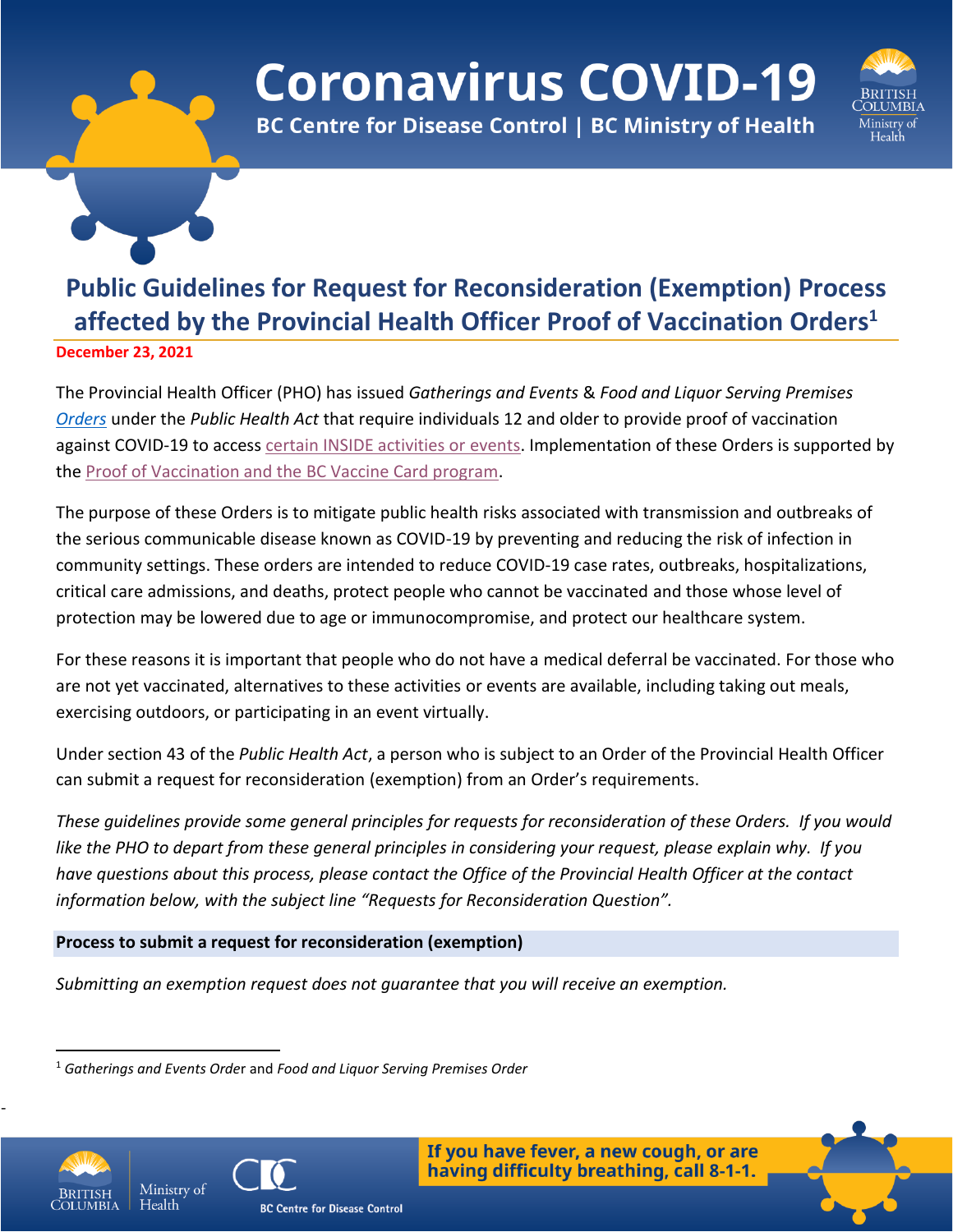A request for reconsideration from a person seeking an exemption from the requirement to be vaccinated or to provide proof of vaccination should follow these guidelines and be made on the basis that the health of the person would be seriously jeopardized if the person were to comply with Order.

To be considered for an exemption, you will likely have had a dose of vaccine and have experienced a serious adverse event or have a pre-existing medical condition the warrants being exempted for a period of time. It is important to note that being exempted from a PHO order requirement is not equivalent to a permanent deferral from vaccination. Some people for whom a vaccination deferral has been recommended may be able get a dose at a later date. If you have been granted an exemption to a PHO vaccination or proof of vaccination requirement, and you do get vaccinated at a later date, you should notify the PHO at the contact information below to update your exemption status.

#### Conditions that could warrant an exemption include <sup>2</sup>:

- 1. Anaphylaxis to components of both mRNA and adenovirus vector vaccine (i.e., polyethylene glycol and polysorbate 80) that has been confirmed by a qualified allergist who offers testing and graded dose administration procedures.
- 2. Receipt of anti SARS-CoV-2 monoclonal antibodies or convalescent plasma for treatment or prevention of COVID-19 (except tocilizumab or sarilumab).
- 3. Diagnosis of Multisystem Inflammatory Syndrome.
- 4. Medical practitioner-diagnosed myocarditis or pericarditis following the first dose of COVID-19 vaccine with no other cause identified.
- 5. Serious adverse event following first dose of COVID-19 vaccine awaiting recommendation for further vaccination by the medical health officer. Serious adverse events are those that required urgent medical care, resulted in hospitalization, or permanent disability.
- 6. Serious adverse event following first dose of vaccine not yet reported to the medical health officer.
- 7. Serious adverse event following a dose of vaccine and recommendation by the medical health officer to not receive further doses.







<sup>&</sup>lt;sup>2</sup> Based on expert advice from BC Centre for Disease Control, BC public health officials, and allergy specialists.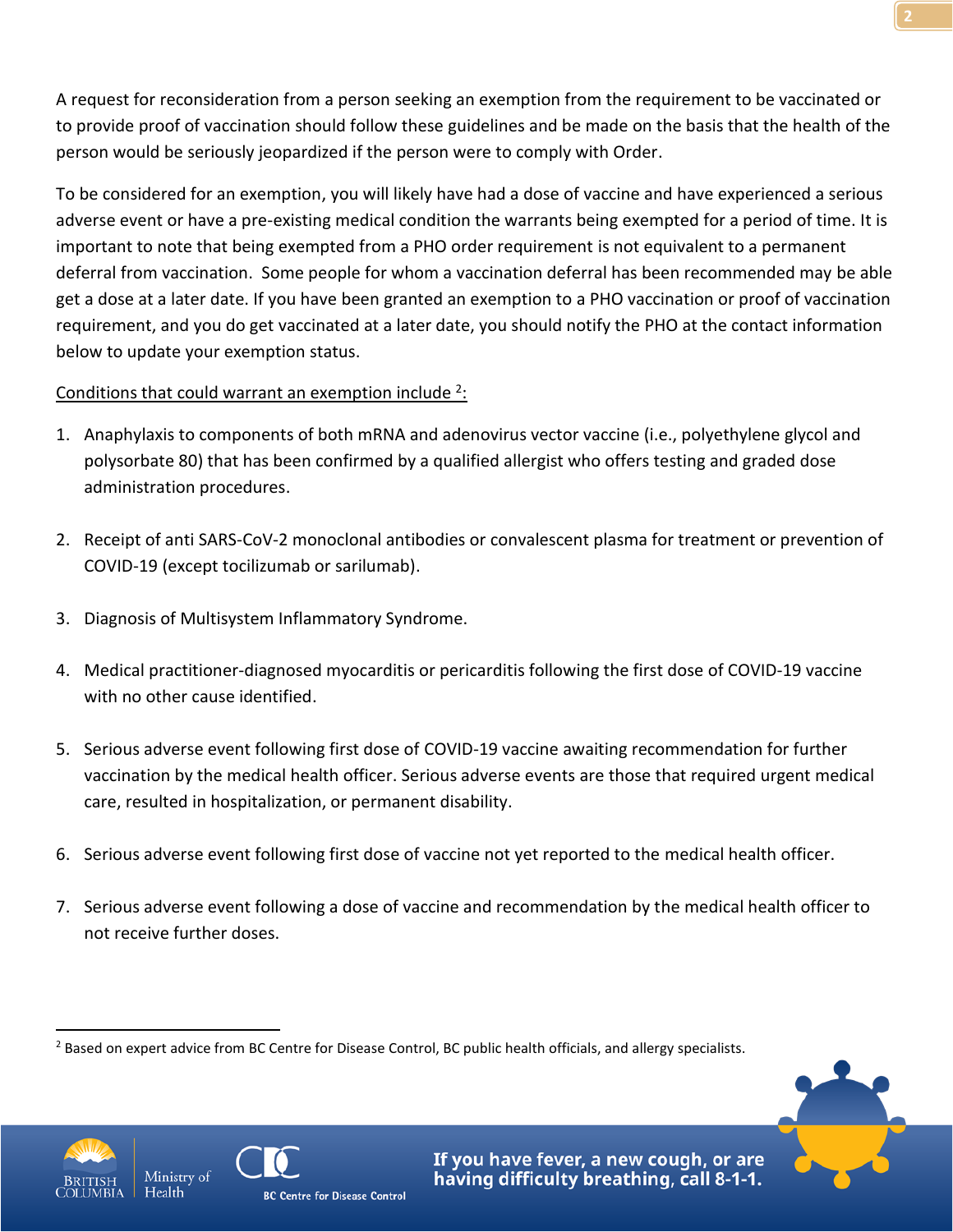#### For people who experienced a serious adverse reaction to COVID-19 vaccination

1. If you experienced a serious adverse reaction to a dose of vaccine that could warrant an exemption, you should have reported the reaction to the health care provider or representative of the health care organization that gave you the vaccination, and you should have received a recommendation from a medical health officer.

If you did not report the reaction, then the first step is to report that event to your health care provider or representative of the health care organization that gave you the vaccination, who needs to report the reaction to the medical health officer. You should also confirm that your health care provider reported your reaction to the medical health officer and wait for a recommendation from a medical health officer. Your health care provider should complete and submit a COVID-19 vaccine adverse event report using the form located [here.](http://www.bccdc.ca/resource-gallery/Documents/Guidelines%20and%20Forms/Forms/Immunization/Vaccine%20Info/AEFI-case-report-form-COVID-19.docx)

2. If you have received a recommendation from a medical health officer about your reaction, or once you receive a recommendation after the reaction has been reported to a medical health officer, then send that information to the Office of the Provincial Health Officer, as described below.

#### For people who have a medical condition that warrants consideration of an exemption

- 1. You need to have a medical practitioner (a registrant of the College of Physicians and Surgeons of British Columbia) or nurse practitioner (a registrant of the British Columbia College of Nurse and Midwives) fill out [the medical deferral form](https://www2.gov.bc.ca/assets/gov/health/forms/2371fil.pdf) and give it back to you to so that you can submit it to the Office of the Provincial Health Officer, as described below.
- 2. Your request must be accompanied by [the medical deferral form](https://www2.gov.bc.ca/assets/gov/health/forms/2371fil.pdf) supporting the request.

### Information to be submitted

You must submit the request package with the subject line **Request for Reconsideration about Proof of Vaccination** and the following information:

- 1. Your name and contact information
- 2. If you have been informed by a medical health officer that you should not receive additional doses of a COVID-19 vaccine due to an adverse event following immunization, submit a copy of the letter from the medical health officer indicating that you should not receive additional doses of COVID-19 vaccine.